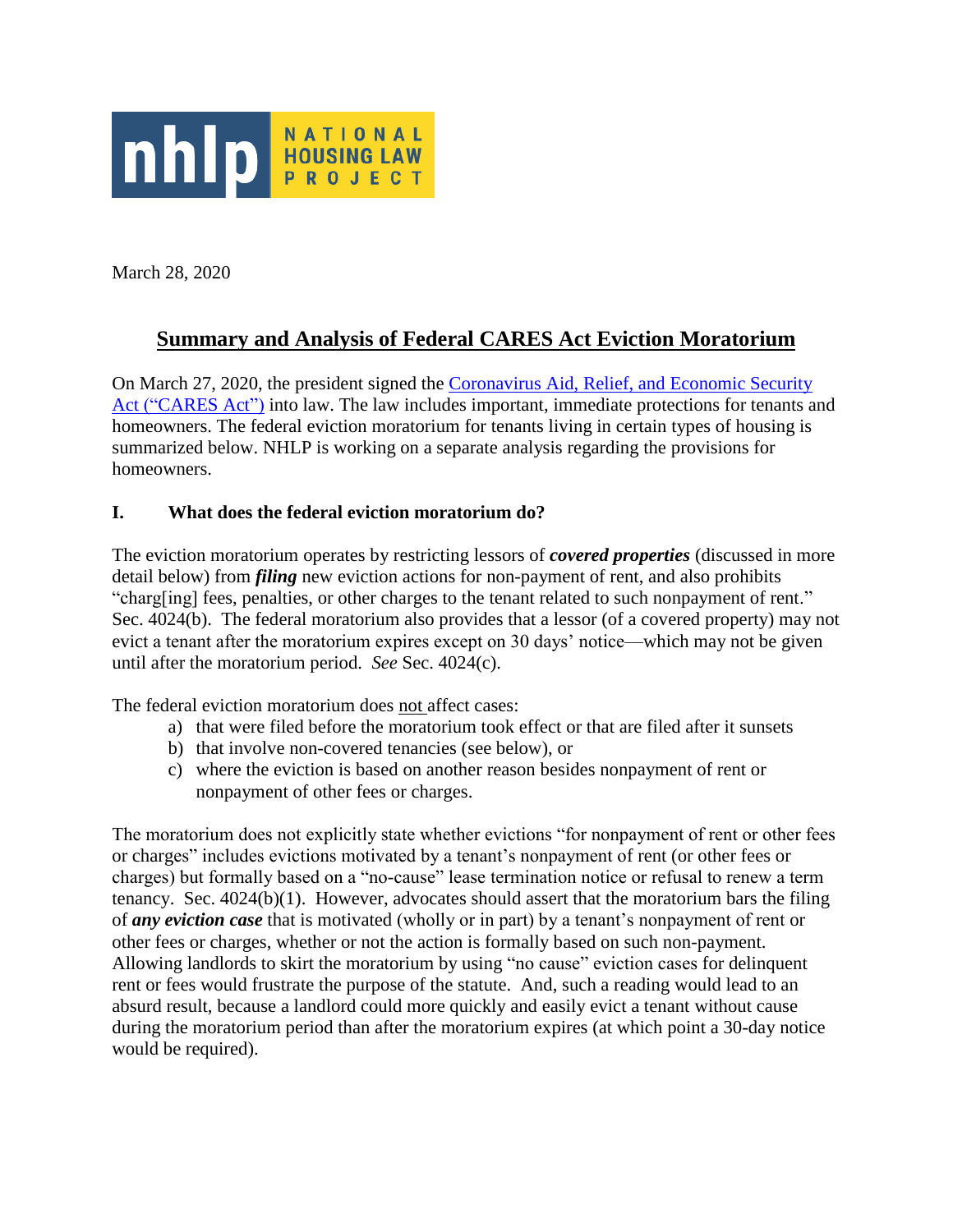For cases that are not barred (or not clearly barred) by the federal moratorium, advocates should next check to see whether any state or local eviction moratorium protects the client. Advocates should also check to see if any state or local moratorium provides more expansive protections than provided by the federal moratorium.

#### **II. What types of housing are covered by the federal eviction moratorium?**

The eviction moratorium applies to "covered dwellings," which includes those dwellings on or in "covered properties." Sec. 4024(a). The Act defines a "covered property" as a property that: (1) participates in a "covered housing program" as defined by the Violence Against Women Act (VAWA) (as amended through the 2013 reauthorization); (2) participates in the "rural housing voucher program under section 542 of the Housing Act of 1949"; (3) has a federally backed mortgage loan; or (4) has a federally backed multifamily mortgage loan. *See* Sec. 4024(a)(2).

More discussion about each of these categories follows.

# **A. VAWA Covered Housing Programs**

The eviction moratorium extends to federal housing rental programs covered by VAWA (34 U.S.C. § 12491(a)). The moratorium itself does not impact VAWA housing protections, but referencing the VAWA statute was presumably a quick way to extend coverage to most federally assisted rental housing programs. VAWA-covered housing programs include the following<sup>1</sup>:

# **Department of Housing and Urban Development (HUD)<sup>2</sup>**

- Public housing  $(42 \text{ U.S.C.} \$ 1437d)$
- Section 8 Housing Choice Voucher program (42 U.S.C. § 1437f)
- Section 8 project-based housing (42 U.S.C. § 1437f)
- Section 202 housing for the elderly (12 U.S.C.  $\S$  1701q)<sup>3</sup>
- Section 811 housing for people with disabilities (42 U.S.C. § 8013)
- Section 236 multifamily rental housing  $(12 \text{ U.S.C.} \S 1715z-1)$
- Section 221(d)(3) Below Market Interest Rate (BMIR) housing (12 U.S.C. § 1715*1*(d))
- HOME (42 U.S.C.  $\S$  12741 et seq.)
- Housing Opportunities for Persons with AIDS (HOPWA) (42 U.S.C. § 12901, et seq.)
- McKinney-Vento Act homelessness programs (42 U.S.C. § 11360, et seq.)<sup>4</sup>

 $\overline{a}$ <sup>1</sup> Each program includes its corresponding statutory cite for the reader's convenience when reading 34 U.S.C. § 12491(a).

 $2$  Note that the Housing Trust Fund (HTF) is not covered by the VAWA statute, even though HUD did extend its VAWA rulemaking authority to cover HTF. *See e.g.*, Violence Against Women Reauthorization Act of 2013: Implementation in HUD Housing Programs, Final Rule, 81 Fed. Reg. 80,724, 80,732 (Nov. 16, 2016).

<sup>&</sup>lt;sup>3</sup> Note that, under HUD's interpretation, Section 202 Direct Loan properties without Section 8 contracts are not covered by VAWA housing protections. *See e.g.*, 81 Fed. Reg. at 80,732-33.

<sup>&</sup>lt;sup>4</sup>Due to what is presumably a drafting error in the VAWA 2013 statute, the VAWA statutory text at 34 U.S.C. § 12491(a)(3)(D) does not refer to a specific program, as there is no program at "subtitle A of title IV of the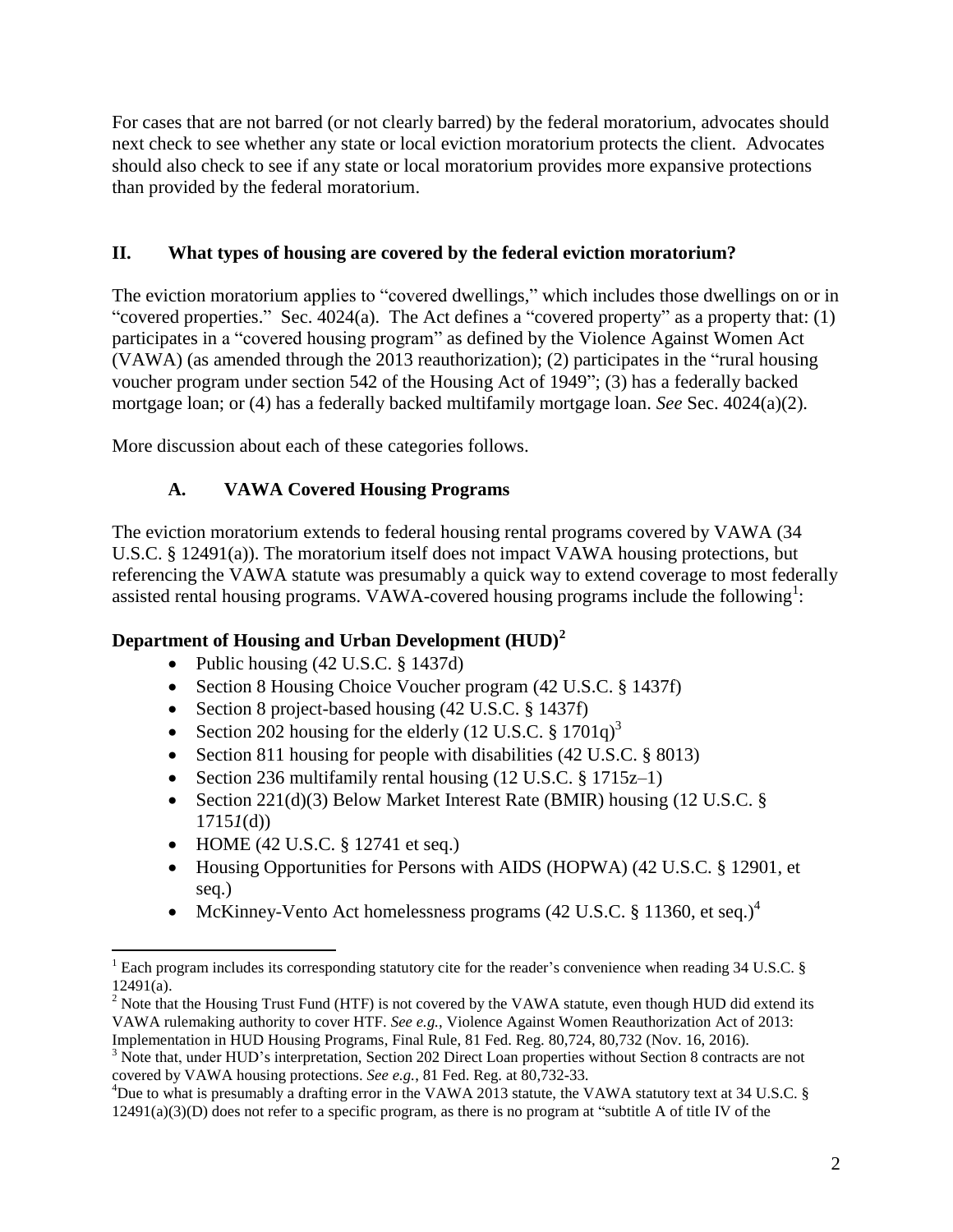#### **Department of Agriculture**

- Section 515 Rural Rental Housing (42 U.S.C. § 1485)
- Sections 514 and 516 Farm Labor Housing (42 U.S.C. §§ 1484, 1486)
- Section 533 Housing Preservation Grants (42 U.S.C. § 1490m)
- Section 538 multifamily rental housing (42 U.S.C. § 1490p-2)

#### **Department of Treasury**

 $\overline{a}$ 

• Low-Income Housing Tax Credit (LIHTC) (26 U.S.C. § 42)

For programs that fund units (rather than tenant-based subsidies), advocates can use resources such as the [National Housing Preservation Database](https://preservationdatabase.org/) to determine what type of housing a client is living in.

#### **B. Rural Housing Voucher Program**

The evictions moratorium also extends to "the rural housing voucher program under section 542 of the Housing Act of 1949 (42 U.S.C. 1490r)." Sec. 4024(a)(2)(A)(ii). The separate inclusion of this program was necessary because the Rural Housing Voucher Program was omitted from the covered housing programs in the 2013 VAWA reauthorization statute.

#### **C. Properties with federally backed mortgage loans (1-4 units)**

Federally backed mortgage loans are defined to include loans secured by any lien on residential properties having 1-4 units and that are "made in whole or in part, or insured, guaranteed, supplemented, or assisted in any way, by any officer or agency of the Federal Government or under or in connection with a housing or urban development program administered by [HUD] or a housing or related program administered by any other such officer or agency, or is purchased or securitized by the Federal Home Loan Mortgage Corporation or the Federal National Mortgage Association." Sec. 4024(a)(4). Note that there is a differently worded definition of the term "federally backed mortgage loan" in Sec. 4022(a)(2) of the Act where the term is defined in terms of a finite list of federal agencies and loan programs<sup>5</sup> in contrast to the more sweeping language here. It is not entirely clear if these two definitions of the same term are intended to cover the same set of loans, but the definition of "federally backed mortgage loan" in the eviction moratorium provisions is arguably much broader, so advocates should assert that a tenant is protected by the moratorium even if the landlord's mortgage is not known to be a HUD, VA, USDA or Fannie Mae or Freddie Mac loan.

McKinney-Vento Homeless Assistance Act." However, HUD concluded in 2013 that "it was Congress's intent to include the programs found elsewhere in title IV, which include the Emergency Solutions Grants program, the Continuum of Care program, and the Rural Housing Assistance Stability program." The Violence Against Women Reauthorization Act of 2013: Overview of Applicability to HUD Programs, Notice, 78 Fed. Reg. 47,717, 47,719 n.4 (Aug. 6, 2013).

<sup>&</sup>lt;sup>5</sup> The definition in Sec.  $4022(a)(2)$  -- which applies to the provisions in the Act regarding payment relief and a foreclosure moratorium for homeowners -- includes all loans that are owned, insured or guaranteed by one of the following entities: HUD (including Federal Housing Administration loans, reverse mortgages and certain loans under programs for Native Americans and Native Hawaiians); the Department of Veterans Affairs, the Department of Agriculture and Fannie Mae or Freddie Mac.